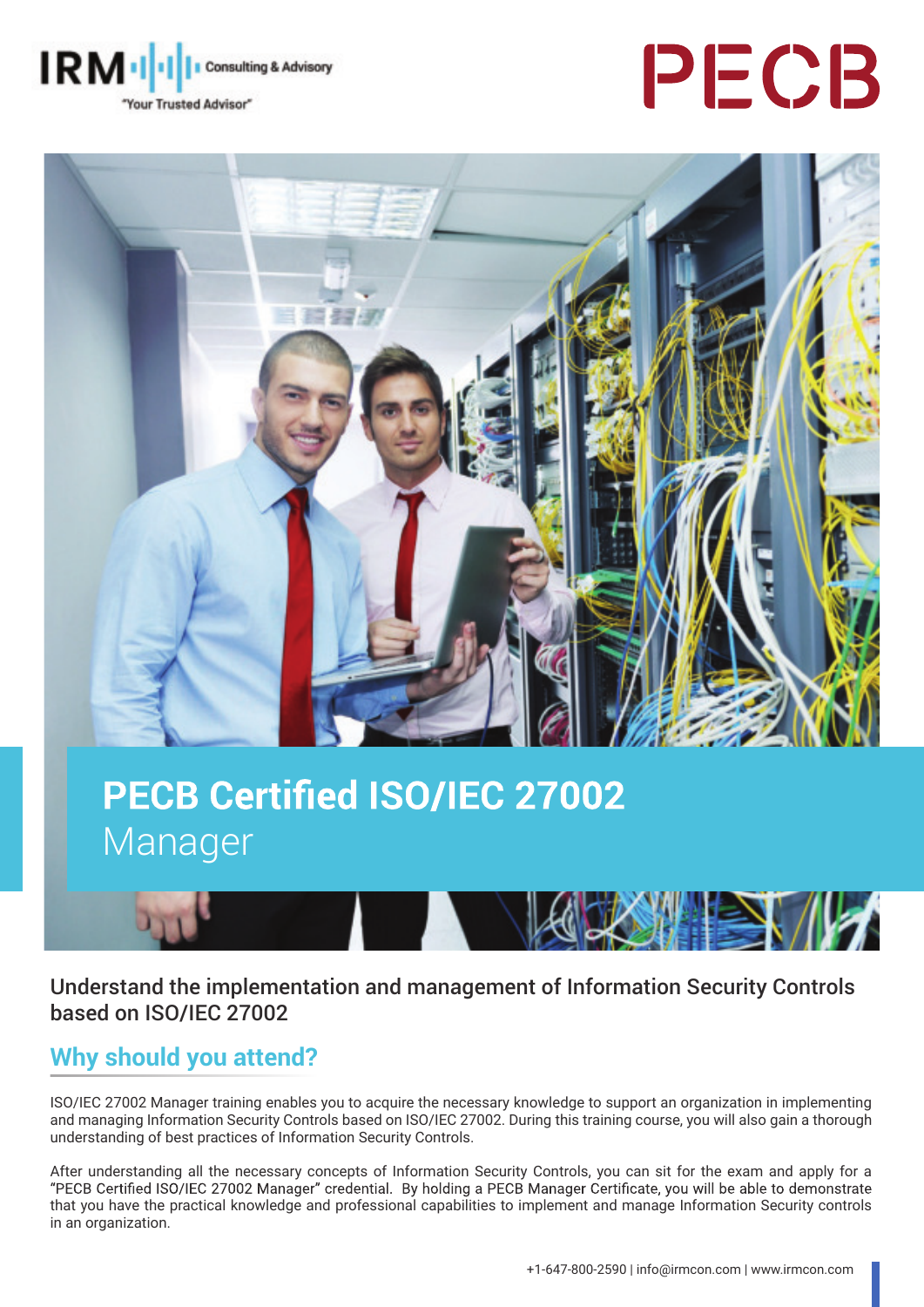

## **Who should attend?**

- h Managers seeking to implement an Information Security Management System (ISMS) based on ISO/IEC 27001 and ISO/IEC 27002
- $\blacktriangleright$  Individuals responsible for Information Security in an organization
- $\blacktriangleright$  Information Security team members
- $\triangleright$  Expert advisors in information technology
- $\triangleright$  IT professionals
- $\triangleright$  Privacy officers
- $\blacktriangleright$  Information Security officers

### **Course agenda**

#### **Day 1** Introduction to Information Security controls as recommended by ISO/IEC 27002

- $\triangleright$  Course objective and structure
- $\blacktriangleright$  Standard and regulatory framework
- $\blacktriangleright$  Fundamental Principles of Information Security
- **> Information Security Management System**

#### **Day 2** Information Security requirements and objectives based on ISO/IEC 27002

- Asset Management
- > Access Control
- $\triangleright$  Cryptography

 $\blacktriangleright$  Information security policies

 $\blacktriangleright$  Human resource security

 $\triangleright$  Physical and Environmental Security

 $\triangleright$  Organization of information security

- $\triangleright$  Operations Security
- **Day 3** Monitoring, measurement, analysis and evaluation of Information Security Controls and Certification Exam
	- $\triangleright$  Communications Security
	- $\blacktriangleright$  System acquisition, development and maintenance
	- $\triangleright$  Supplier Relationships
	- $\blacktriangleright$  Incident Management
	- **K** Information Security Aspects of Business Continuity Management
- Compliance
- **Golden Rules and Conclusion**
- $\triangleright$  Applying for certification and closing of the training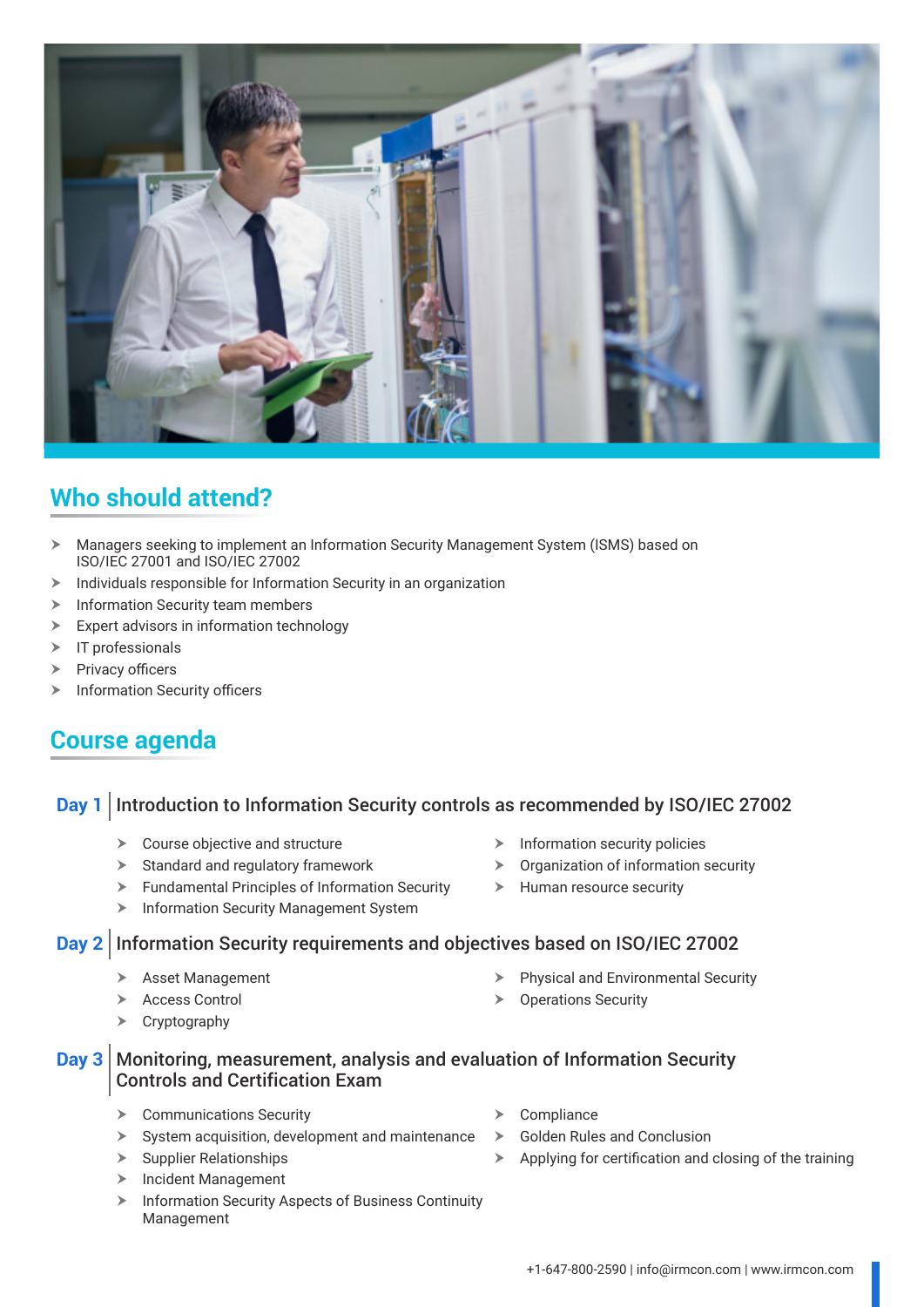

## **Learning objectives**

- h Acknowledge the correlation between ISO/IEC 27002 and ISO/IEC 27001
- > Understand the implementation of Information Security Controls in accordance with ISO/IEC 27002
- $\triangleright$  Develop the expertise to support an organization to effectively implement, manage and maintain Information Security Controls
- > Understand the formulation and implementation of Information Security requirements and objectives

## **Examination** Duration: 2 hours

The "PECB Certified ISO/IEC 27002 Manager" exam fully meets the requirements of the PECB Examination and Certification Programme (ECP). The exam covers the following competency domains:

**Domain 1** Fundamental principles and concepts of Information Security

**Domain 2** | Information Security Controls based on ISO/IEC 27002

For more information about exam details, please visit [Examination Rules and Policies](https://pecb.com/en/examination-rules-and-policies).